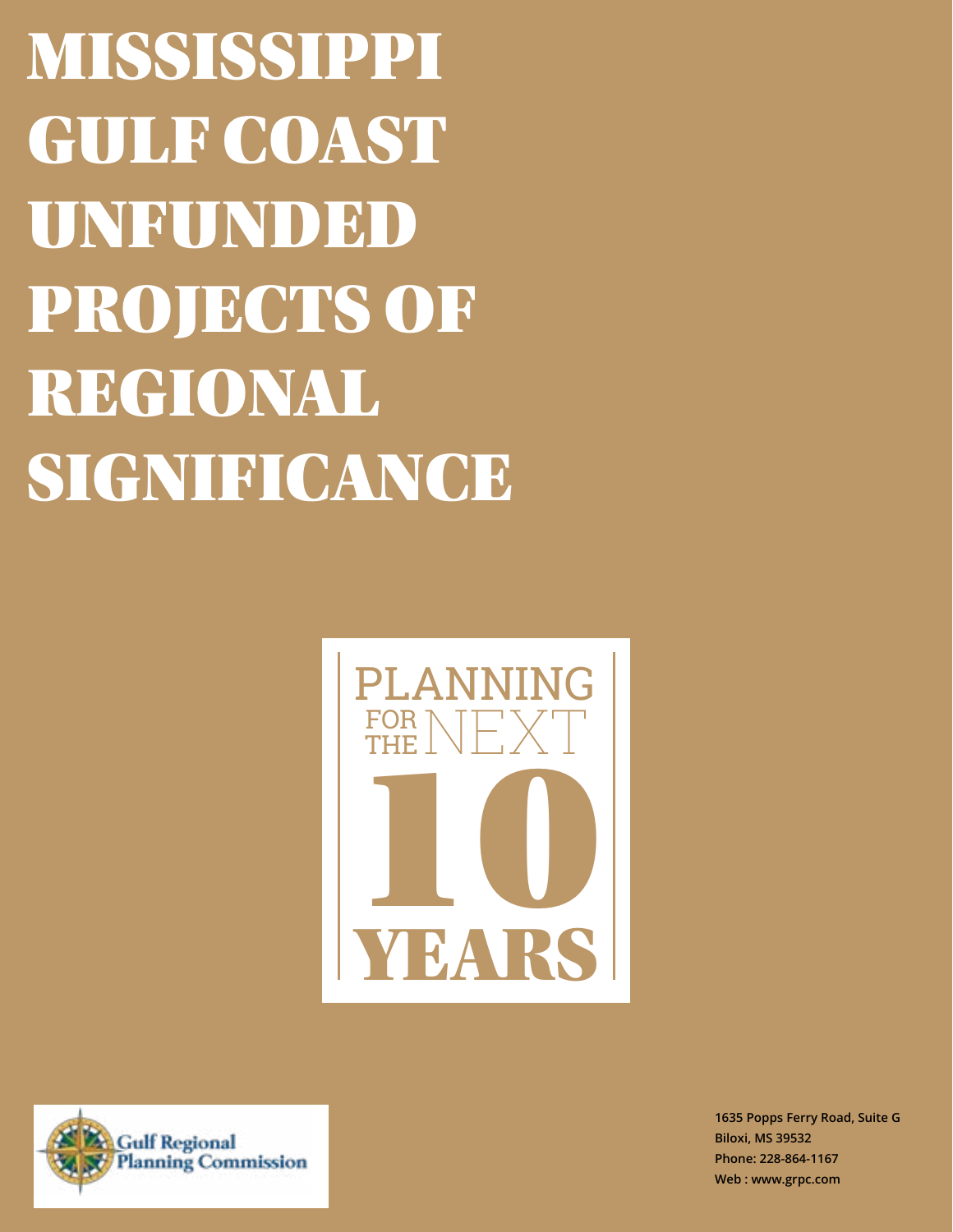The MPO develops this report for the Gulf Coast region as a means to show the State and Federal Government and other decision makers which regionally significant projects are considered priorities but face funding challenges. The report includes projects from the 2045 Metropolitan Transportation Plan, MDOT planning, MPO planning, and local public agencies. These project concepts improve mobility and connectivity by mitigating congestion and providing linkage gaps to the Gulf Coast mobility corridors. Studies to conduct more detailed analyses of specific alternative corridor improvements, continue coordination with stakeholders, should be used to advance projects into implementation. For the purposes of this report, high-level screening is used to provide a look into the benefits of the regional project concepts to help determine if they are consistent with regional and community visions and plans for future growth. The criteria are as follows:





# **MOBILITY MULTIMODAL CONNECTIVITY**

## **RESILIENCE ACCESSIBILITY**

# **REGIONAL MOBILITY PROJECTS**

**Improves mobility and reduces congestion measured using Level of Service (LOS) based on the volume to capacity ratio.**

**Safe and complete bicycle and pedestrian networks and provides connectivity between modes of transportation**

**Accessibility refers to the ease of reaching goods, services and activities. Reductions in Vehicle Hours Traveled (VHT) and Vehicle Miles Traveled (VMT) due to new access.**



**Provides alternatives or improvements to infrastructure that is repeatedly damaged by extreme weather or addresses hurricane evacuation. Project is located in or directly benefits an area of persistent poverty.** 



# **GULF COAST REGIONAL MOBILITY**

**It is assumed the transportation projects modernize roadways to current standards which results in safer roads that lower fatality and injury rates from improved high crash rate intersections.**

**Improved traffic flow or providing new connections reduce travel time and lessen miles traveled. This results in less time a person has to spend in a vehicle and reduced operating cost. Both of which have economic value measured by VHT and VMT.**



- Most relatively long-distance trips being made within the region are a combination of major arterial and interstate movements.
- **\*** These longer continuous routes carry a high proportion of traffic in the region providing accessibility between communities and major activity centers.
- **★** Due to the linearity of urban development in the Mississippi Gulf Coast region, eastwest mobility is very important on the two major travel corridors—Interstate 10 and US 90 which span the three coastal counties from Alabama to Louisiana.
- \* North of the interstate there does not yet appear to be a well-defined concept for enhanced east-west mobility, but as development pushes further inland in the years ahead the need for a continuous route connecting major north-south corridors north of I-10 is likely to become more apparent.
- \* The north-south connectors are used by Gulf Coast residents between I-10 and US 90 as they make long commutes to major employment sites such as Keesler, casinos, hospitals, Stennis, Ingalls and Chevron.



The part of the Gulf Coast road network which provides for a significant amount of mobility throughout the region are the *Gulf Coast Mobility Corridors.*

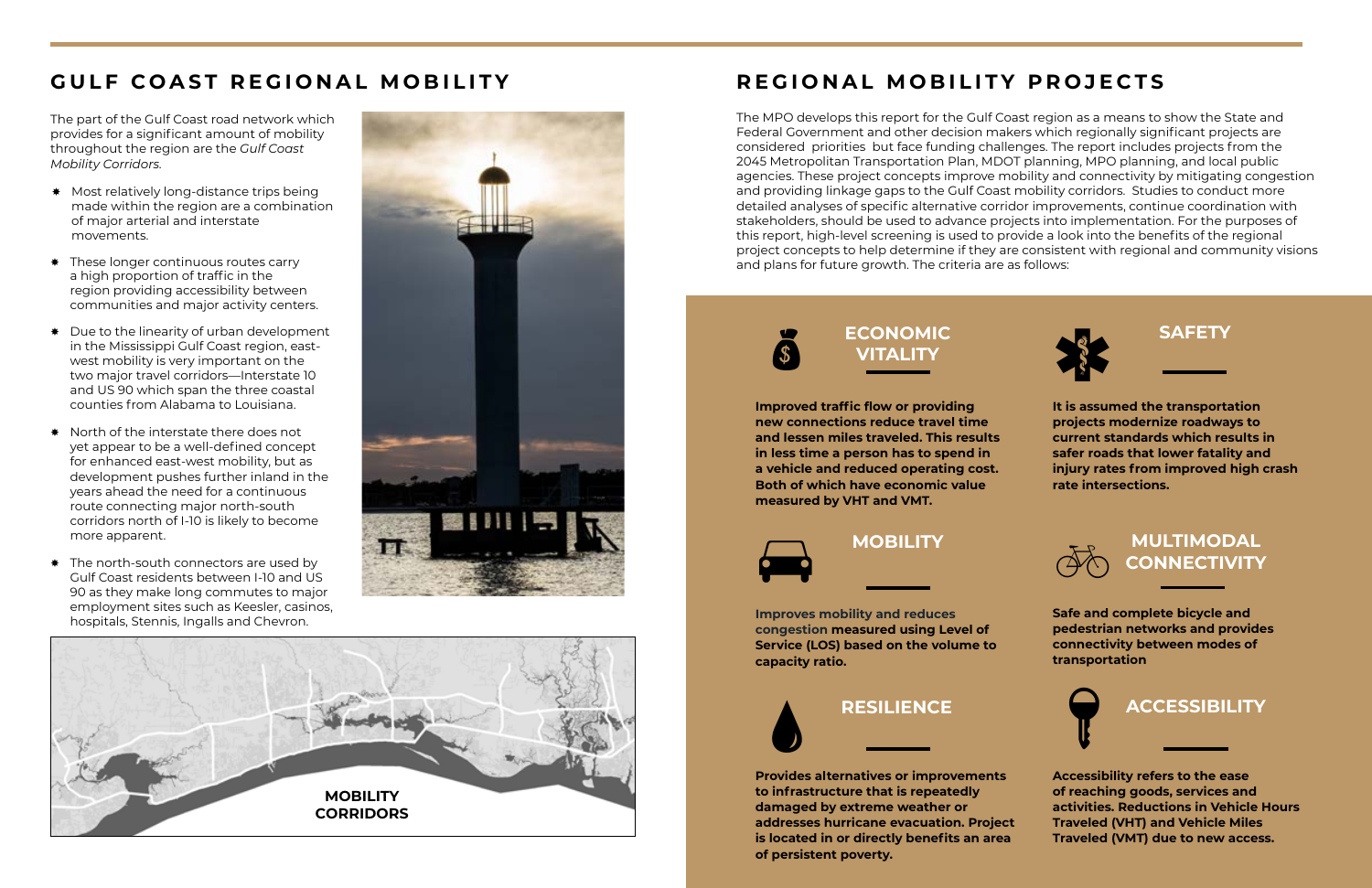### **ANCILLARY BENEFITS**

#### **PURPOSE**

Western Harrison County desperately needs an adequate connection between I-10 and US 90. A new road linking US 90 to the existing Beatline Road and widening would provide much needed north-south mobility.

Reduce congestion along Beatline Road and provide a consistent connection between I-10 and US 90 in Western Harrison County.

The roadway lacks the capacity for existing traffic and future growth. A suitable northsouth connector is needed in this area between US 90 and I-10. The roadway regularly suffers from storm water inundation.

Optimizes opportunities for economic development by improving access to the Long Beach Industrial Park. Provides entryway into Western Harrison County and Bay Saint Louis while enhancing bike and pedestrian mobility and safety.

- **1.** Widening from I-10 to Red Creek Road. Cost: \$22,800,000
- **2.** Widening from Red Creek Road to Railroad Street. Cost: \$88,800,000
- **3.** New road from Railroad Street to US 90. Cost: \$15,200,000

## **BEATLINE PARKWAY**

*Beatline Rd at Pineville Rd crashes per 1,000,000 vehicles Multiuse pathway* **1.2**

#### **PROJECT**

*Beatline Rd at Daugherty Rd crashes per 1,000,000 vehicles* **1.27**

# **10ft**





*Vehicle Hours Traveled (VHT) reduced per day* **207**

#### **ECONOMIC VITALITY**

This project will reduce the number, rate, and consequences of crashes by improving conditions at intersections with high crash rates with roundabouts..

### **SAFETY**

The improved corridor will include a separated pathway for pedestrians and bicyclists increasing transportation choices for residents to access goods and services.

#### **MULTIMODAL CONNECTIVITY**

### **MOBILITY**

This project will provide reliable travel times to job opportunities by providing a critical linkage between I-10 and US 90 giving vehicles new access between the interstate and western Harrison County and Bay Saint Louis..

### **ACCESSIBILITY**

This improved roadway will resolve storm water problems and serve as a more efficient hurricane evacuation route.

#### **RESILIENCE & ENVIRONMENT**



*Storm water inundation or evacuation addressed*

**YES** *Serves an area of persistent poverty*

*Addresses freight bottlenecks on Beatline Rd*





#### **YES**

| <b>No Build Build</b> |        |
|-----------------------|--------|
| I OS D                | LOS A  |
| 11.000                | 15,400 |
| ADT                   | ADT    |
| LOS C                 | I OS A |
| 9,300                 | 16,700 |
| ADT                   | ADT    |
|                       |        |

The widening of this roadway would relieve increasing traffic congestion being experienced between I-10 and Red Creek Road.

This project will improve freight mobility from the HCDC Industrial Park. The new access to US 90 will be stimulus to economic activity providing increased retail spending resulting in long-term job creation in Harrison County.

#### **Existing Traffic Impacts**



*Vehicle Miles Traveled (VMT) reduced per day* **<sup>0</sup>**









*Project cost/benefit ratio \* Provided by TREDIS - an economic analysis system for planning major transportation investments.*

## **1.33**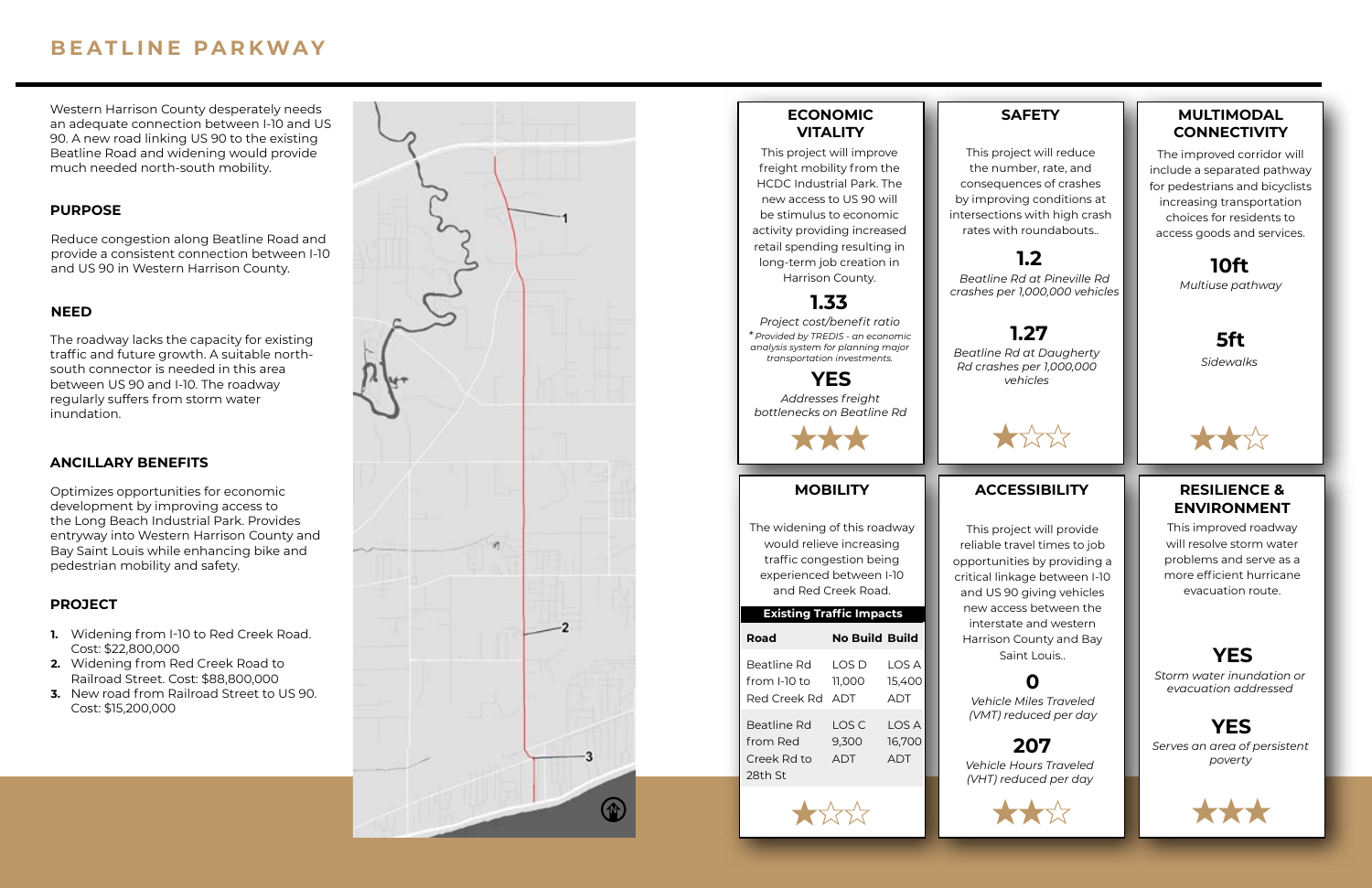

*Vehicle Hours Traveled (VHT) reduced per day* **413**







### **NEED**

### **ANCILLARY BENEFITS**

### **PURPOSE**

There are seven miles on I-10 between the MS 609 and MS 57 interchanges serving the fast growing western Jackson County communities. This interchange would provide significant improvement to access to destinations in this area.

Provide much needed access to St. Martin and Vancleave communities.

Access to St. Martin is extremely limited. The main entrance to this community and a high school is provided by the long, narrow, two-lane, Old Fort Bayou Road. This road intersects with MS 609, therefore daily commuters must exit at the MS 609 interchange from I-10 to get to Old Fort Bayou Road.

A new interchange in this area would spur residential development in west Jackson County by providing new access to developed/undeveloped land making it more attractive for home buyers.

**1.** New Interchange on I-10 at Old Fort Bayou Road. Cost: \$24,000,000

## **OLD FORT BAYOU INTERCHANGE**

### **PROJECT**

A new interchange at this location would enable people in St. Martin and Vancleave to quickly get on I-10 for hurricane evacuation.

### **Road No Build Build** MS 609 from I-10 to US 90 LOS C 33,000 ADT LOS C 32,000 ADT 10.78<br>
Stross/benefit ratio<br>
to the present ratio<br>
to the present ratio<br>
become the ploming mole of the property of the property of the property of the property and the property of the property of the property of the prope The new access provided by this project will give commuters a much improved alternative for travel reducing traffic on MS 57, Seaman Road and MS 609. **MOBILITY ACCESSIBILITY ECONOMIC SAFETY VITALITY 10.78** *Annual value of operating cost and travel time savings* **\$4,550,741** This project would decrease transportation costs through reliable and timely access for daily trips to employment centers and job opportunities **Existing Traffic Impacts** *Project cost/benefit ratio \* Provided by TREDIS - an economic analysis system for planning major transportation investments.*

The new access provided by this project will substantially reduce vehicle miles travelled (VMT) in the region by providing more direct daily access to essential services from the St. Martin and Vancleave communities.

There are no pedestrian and bicycle mobility improvements with this project.

Reduced Vehicle Miles Traveled (VMT) will result in fewer crashes on roadway and intersections with high crash rates. The project will provide improved emergency response operations.





### **RESILIENCE & ENVIRONMENT**

#### **MULTIMODAL CONNECTIVITY**

# *Vehicle Miles Traveled*  **11820**

*(VMT) reduced per day*

## **YES**

## **NO**

*Storm water inundation or evacuation addressed*





*Serves an area of persistent poverty*

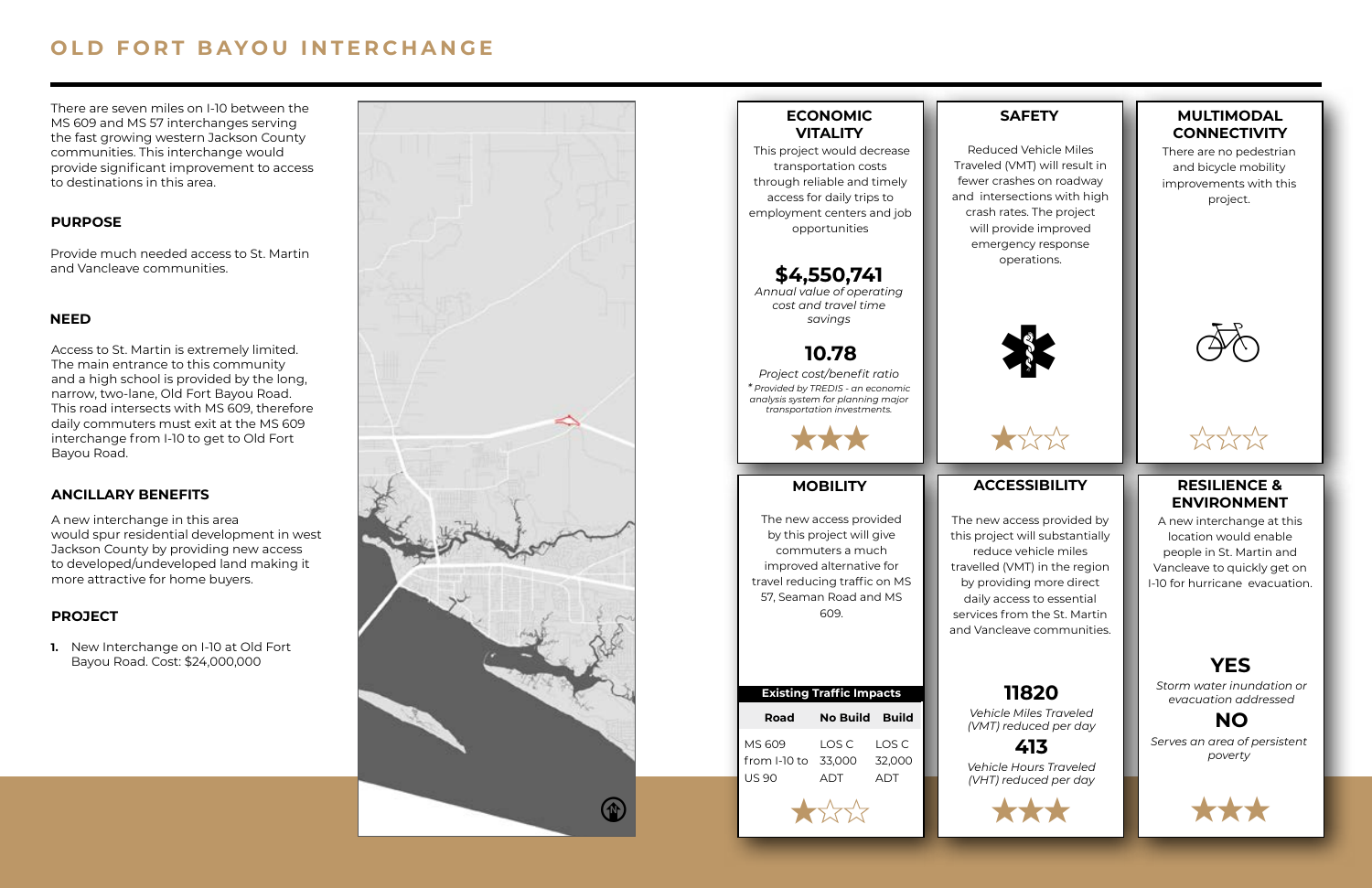*Vehicle Miles Traveled (VMT) reduced per day*

# **14,871**









#### **NEED**

#### **ANCILLARY BENEFITS**

#### **PURPOSE**

#### **PROJECT**

## **BILOXI BEACH CONNECTOR**

This project has been identified as a vital component in the long-range plans to provide a continuous north-south travel path connecting U.S. Highway 90 to I-10 via the existing Popps Ferry Road.

Improve mobility along Popps Ferry Road. Reduce traffic congestion on MS 605 and I-110. Provide a consistent connection between I-10 and US 90 in East Harrison County and West Biloxi. Provide uninterrupted mobility from marine traffic during hurricane evacuation.

Popps Ferry Road lacks the capacity for existing traffic and future growth. System linkage is needed to improve direct northsouth mobility. Existing and future traffic on the adjacent MS 605 and I-110 will exceed capacity in the future resulting in increased congestion.

Provides entryway into East Harrison County/ West Biloxi. Provides direct access from MS 67 and I-10 to the Gulf Coast Coliseum and Convention Center.

- **1.** Extension of Popps Ferry Road to US 90. Cost: \$12,000,000
- **2.** Widening of Popps Ferry Road and new bridge. Cost: \$125,000,000
- **3.** New connection to Woolmarket Exit. Cost: \$125,000,000
- **4.** Widening of Shriners Boulevard to MS 67. Cost: \$16,000,000

#### 大众众 *Project cost/benefit ratio \* Provided by TREDIS - an economic analysis system for planning major transportation investments.* **1.86** *Annual value of operating cost and travel time savings* **\$12,545,514** *Addresses freight bottlenecks on MS 605* **YES MOBILITY ACCESSIBILITY ECONOMIC SAFETY VITALITY** This new linkage would provide reliable and timely access from more direct and less congested travel. **Road No Build Build** Popps Ferry Rd. Riverview Dr to Pass Rd LOS E 19,000 AADT LOS C 29,000 AADT Cedar Lake Rd. I-10 to LOS D 26,000 LOS B 20,000 This corridor will reduce traffic on adjacent roadways such as MS 605 (-11%) and Cedar Lake Road (-23%). **Existing Traffic Impacts**

Reduced traffic on MS 605 would result in fewer crashes at intersections with high crash rates. The project will provide improved emergency response operations.

> *MS 605 at Seaway Rd crashes per 1,000,000 vehicles*

**2.58** *Multiuse pathway*

## **10ft**



The improved corridor should include a seprated pathway for pedestrians and bicyclists to increase safe transportation choices in the area.

## **NO**

*Vehicle Hours Traveled (VHT) reduced per day* **1563**

*Storm water inundation or evacuation addressed*

## **YES**

### **RESILIENCE & ENVIRONMENT**

### **MULTIMODAL CONNECTIVITY**

The Biloxi Beach Connector will provide more direct access between residential and commercial development north of the Bay of Biloxi and Woolmarket to the major employment centers, casinos, and tourist destinations on US 90.

This project would provide a direct and immediate connection from US 90 to I-10 and MS 67 improving hurricane evacuation in eastern Harrison County.

| влючну наню шрасся                                    |                 |                                |  |
|-------------------------------------------------------|-----------------|--------------------------------|--|
| Road                                                  | No Build        | <b>Build</b>                   |  |
| Popps<br>Ferry Rd.<br>Riverview Dr AADT<br>to Pass Rd | LOS E<br>19,000 | LOS C<br>29,000<br><b>AADT</b> |  |
| Cedar Lake<br>Rd. I-10 to<br>Popps Ferry AADT         | LOS D<br>26,000 | LOS B<br>20,000<br><b>AADT</b> |  |



*MS 605 at Pass Rd crashes per 1,000,000 vehicles* **4.12**



*Serves an area of persistent poverty*

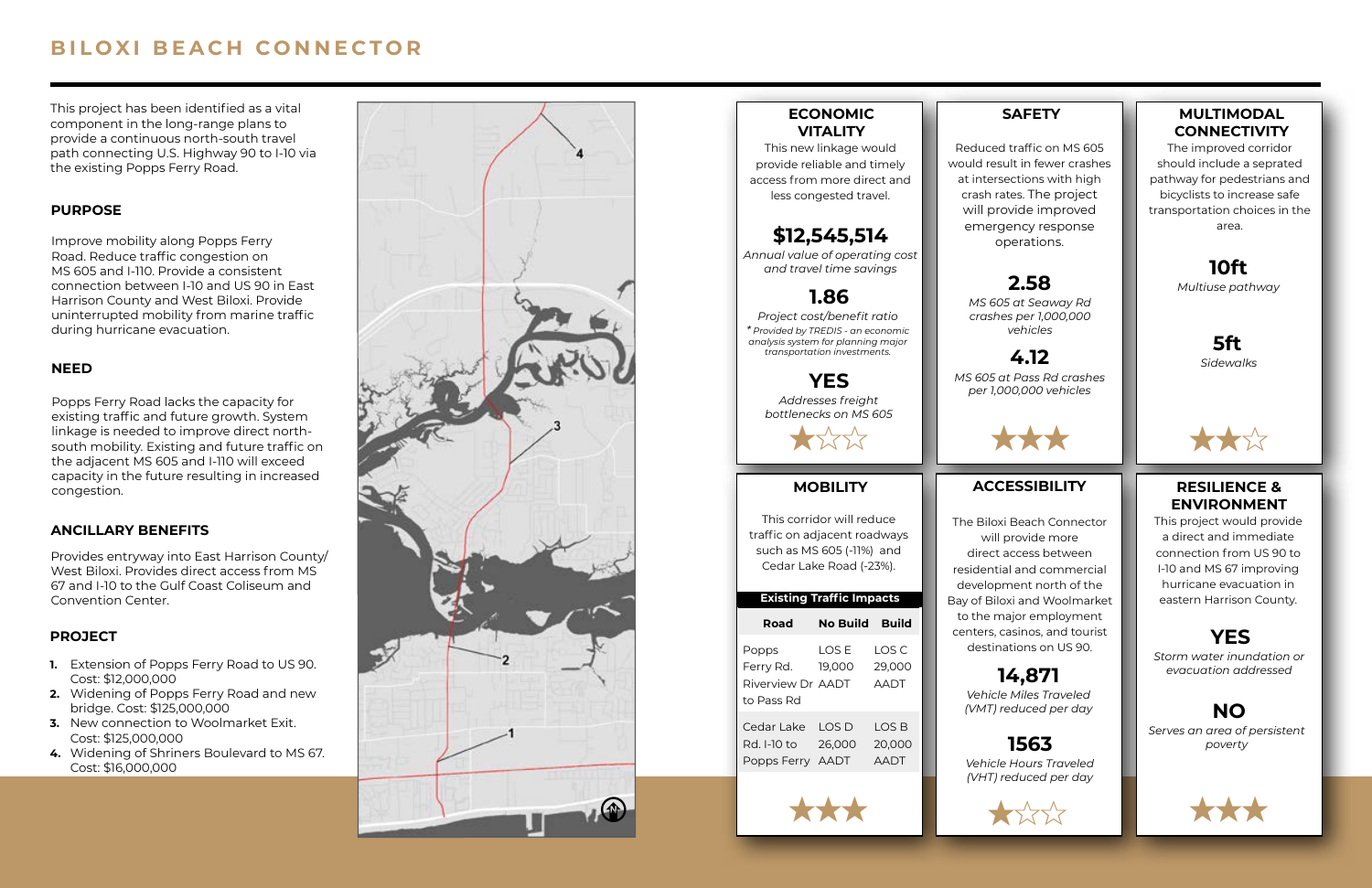#### **ANCILLARY BENEFITS**

#### **PURPOSE**

#### **PROJECT**

## **EAST-WEST CORRIDOR**

#### **RESILIENCE & ENVIRONMENT**

### **MOBILITY ACCESSIBILITY**

#### **MULTIMODAL CONNECTIVITY**

### **ECONOMIC SAFETY VITALITY**

*Multiuse pathway*

## **10ft**

This project improves transportation choices for individuals with the inclusion of an urban trail for pedestrians and bicyclists and Bus Rapid Transit (BRT) for quick alternative mode service between Gulfport and Biloxi.

US 90 in Harrison County suffers effects of climate change. This new facility would improve resiliency by providing a redundant parallel route to US 90 which has storm water inundation problems.

*Storm water inundation or evacuation addressed*

## **YES**

Reduced on traffic on US 90 would result in fewer crashes at intersections with high crash rates. The project will provide improved emergency response operations.

*US 90 at MS 605 crashes per 1,000,000 vehicles* **1.7**

*US 90 at Courthouse Rd crashes per 1,000,000 vehicles* **1.6**

**YES**

*Vehicle Hours Traveled (VHT) reduced per day*



# **3013**

As traffic builds on US 90, it becomes increasingly apparent that there is a need for added east-west mobility parallel to the coastline in Harrison County. Sections of US 90 that are over capacity and are subject to flooding during storms.

A new multimodal transportation corridor running east and west between US 90 and Pass Road capable of carrying longer, faster vehicular trips providing relief to US 90 so it could serve principally as a scenic route for more leisurely sightseeing trips, beach bound travel or gaming related trip-making.

The project offers significant improvements in economic strength by increasing the productivity of land with economic development districts resulting in long-term job creation.

Improve east-west mobility in Harrison County.

## **1.89**

*Annual value of operating cost and travel time savings*

## **\$16,791,227**

| Road                | <b>No Build Build</b> |        |
|---------------------|-----------------------|--------|
| US 90 -             | LOS E                 | I OS A |
| <b>Hopkins Blvd</b> | 41,000                | 23,000 |
| to White Ave        | ADT                   | ADT    |
| Pass Rd -           | LOS E                 | LOS B  |
| MS 605 to           | 30,000                | 20,000 |
| Anniston Ave        | ADT                   | ADT    |

This project would provide an alternate corridor to US 90 and Pass Road decreasing transportation costs with significant travel time savings and through more reliable and timely access to destinations.

This new corridor from US 49 to Point Cadet would reduce traffic congestion by taking traffic off of congested segments of Pass Road (32%) and US 90 (43%). **Existing Traffic Impacts**



- **1.** US 49 to 20th Avenue. Cost: \$16,571,913
- **2.** 20th Avenue to MS 605. Cost: \$89,500,000
- **3.** MS 605 to Debuys Road. Cost: \$38,700,000
- **4.** Debuys Road to Popps Ferry Road. Cost: \$39,200,000
- **5.** Popps Ferry Road to Veterans Avenue. Cost:36,300,000
- **6.** Veterans Avenue to Lameuse Street. Cost: \$94,600,000
- **7.** US 90 to Howard Avenue Bridge Cost: \$15,000,000

This limited access roadway would provide an improved mobility option to Pass Road and US 90 when making longer trips throughout Harrison County expanding access to essential services for communities, particularly for underserved or disadvantaged communities



*Vehicle Miles Traveled (VMT) reduced per day* **<sup>0</sup>**





*Serves an area of persistent poverty*





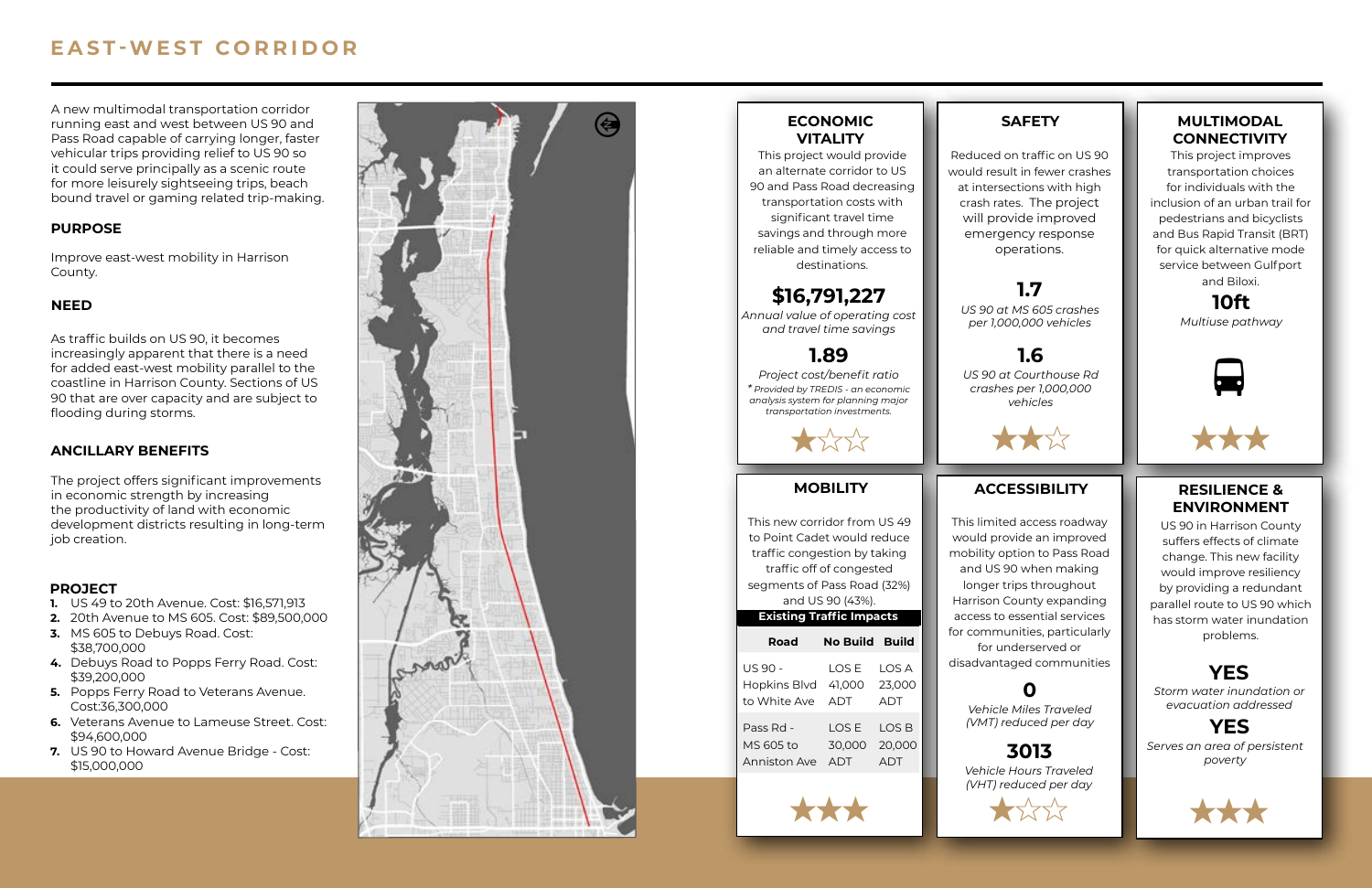This very congested roadway has been planned to be widened as funding becomes available. The current roadway configuration is over capacity from the amount of existing traffic. Traffic operations at intersections will need to be improved to relieve the peak hour congestion that occurs here on a daily basis.

#### **NEED**

#### **ANCILLARY BENEFITS**

#### **PURPOSE**

#### **PROJECT**

## **HIGHWAY 90 OCEAN SPRINGS - GAUTIER**

### **RESILIENCE & ENVIRONMENT**

### **MULTIMODAL CONNECTIVITY**

*US 90 at Hanshaw Rd crashes per 1,000,000 vehicles*

*US 90 at Ocean Springs Rd (Rouses) crashes per 1,000,000 vehicles*

# **2.3**

# **1.8**

The project will modernize US 90 and will include upgrades to intersections with high crash rates

*Multiuse pathway*

## **10ft**





## **NO**

#### *Vehicle Hours Traveled (VHT) reduced per day* **1367**

*Storm water inundation or evacuation addressed*



| US 90 -<br>LOS <sub>D</sub><br>LOS E<br>42,000<br>49,000<br>MLK Ave to<br>Hanley Rd<br>ADT<br>ADT<br>US 90 -<br>LOS <sub>B</sub><br>LOS D<br>Hanley Rd to 38,000<br>40,000<br>OS Rd<br><b>ADT</b><br><b>ADT</b> | Road | No Build Build |  |
|-----------------------------------------------------------------------------------------------------------------------------------------------------------------------------------------------------------------|------|----------------|--|
|                                                                                                                                                                                                                 |      |                |  |
|                                                                                                                                                                                                                 |      |                |  |
|                                                                                                                                                                                                                 |      |                |  |



Cost: \$160,000,000

Reduce traffic congestion in Ocean Springs.

Traffic on portions of US 90 in Ocean Springs are currently over the intended capacity. As the area continues to grow this situation will only worsen.

### **MOBILITY ACCESSIBILITY ECONOMIC SAFETY VITALITY 3.17** *Annual value of operating cost and travel time savings* **\$10,428,819 Road No Build Build** LOS E 42,000 ADT LOS D 49,000 ADT LOS D 38,000 ADT LOS B 40,000 ADT **Existing Traffic Impacts** This project has a significant impact on vehicle delay. (The difference between the time it takes to make a trip and the time that it would take at This transportation project will decrease transportation costs and by enabling more reliable and timely access. Operating costs are reduced due to decreases in vehicle hours and miles traveled. \*\*\* II \*\*\* II \*\*\* *Project cost/benefit ratio \* Provided by TREDIS - an economic analysis system for planning major transportation investments.*



This project will improve east-west mobility in Ocean Springs by providing more roadway capacity on US 90. The expansion of this roadway will attract more vehicles that are currently using I-10 and Government Street but will still be at a reasonable level. The addition of multiuse pathways will make bicycling a reasonable option for travel throughout Ocean Springs.

> *Vehicle Miles Traveled (VMT) reduced per day* **9562**



During hurricane evacuation events this east-west road is very important to the citizens of Gauiter and Ocean Springs to enable them to access MS 609 and MS 57. Air quality would be improved from reduced emissions from extended vehicle idling.

The widening of this road will provide less congested conditions which will lower travel time on US 90 resulting in reductions in regional VHT. The improved conditions will induce more traffic to choose to travel on US 90 instead of I-10 resulting in reduced VMT in the region.

Based on FHWA's Bikeway Selection Guide for urban areas, this project should include a 10-foot separated pathway to provide suitable bicycle mobility







*Serves an area of persistent poverty*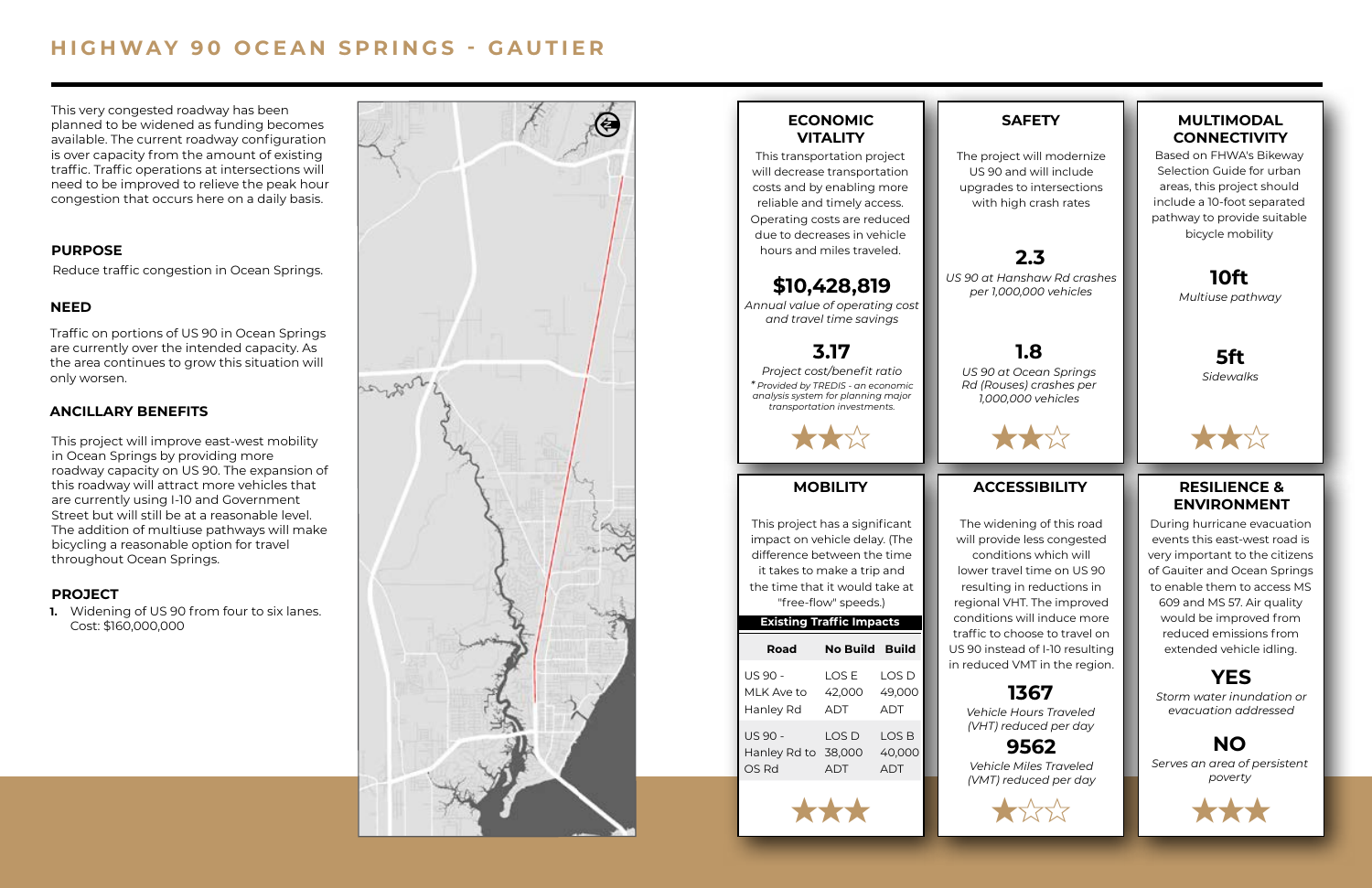#### **ANCILLARY BENEFITS**

#### **PURPOSE**

#### **PROJECT**

## **MISSISSIPPI 57 - VANCLEAVE**

### **RESILIENCE & ENVIRONMENT**

### **MOBILITY ACCESSIBILITY**

### **MULTIMODAL CONNECTIVITY**

### **ECONOMIC SAFETY VITALITY**

## **3.11**

*Annual value of operating cost and travel time savings*

## **\$7,394,258**

*Vehicle Hours Traveled (VHT) reduced per day* **1372**



*Storm water inundation or evacuation addressed*

## **YES**

MS 57 Gautier Vancleave Rd to Jim Ramsey Rd

**Existi** 

| intended capacity. |                                 |       |  |
|--------------------|---------------------------------|-------|--|
|                    | <b>Existing Traffic Impacts</b> |       |  |
| Road               | <b>No Build Build</b>           |       |  |
| .57                | LOS E                           | LOS A |  |
| utier              | 12,000                          | 3,960 |  |

ADT

ADT







*Vehicle Miles Traveled (VMT) reduced per day* **<sup>0</sup>**

The widening of MS 57 will expand the section between Gautier-Vancleave Road to Jim Ramsey Road which is currently operating over its inte

## **NO**

*The intersection of MS 57 and Gautier-Vancleave Road crashes per 1,000,000 vehicles*



**1.4**

Travel time will be improved on MS 57 from this project resulting in significant improvements accessing to jobs, health care, and other critical destinations across the Gulf Coast.

MS 57 is a very important hurricane evacuation route that will be improved with this bypass and widening project. Improved mobility from the widening and bypass will enable people to get to the north in a safer and more efficient manner..



This project decreases transportation costs by bridging the rural community of Vancleave (population approximately 5000) to destinations with

commuters and hurricane evacuation events.

There are currently some segments of MS 57 that are operating above the road's intended capacity. Local traffic within the community of Vancleave conflicts with daily commuter traffic accessing employment centers in south Jackson County and Harrison County. The proposed bypass will mitigate both of these concerns.

Based on FHWA's Bikeway Selection Guide for rural areas, this project should include a 10-foot paved shoulder to provide suitable bicycle mobility



This road has a very high crash rate of 4.5 crashes per 1,000,000 vehicles. The modernization of the road will provide improved safety to motorists.

MS 57 is a two and three lane roadway that connects the community of Vancleave to I-10 and areas south of the interstate. This road serves as a very important hurricane evacuation route for western Jackson County.

This project will enhance the quality of life for the fast growing Vancleave community and encourage more residential and commercial development in the area.

**1.** Widening from two-lane to four-lane and bypass from Mariposa Lane to I-10. Cost: \$70,000,000





*Serves an area of persistent poverty*



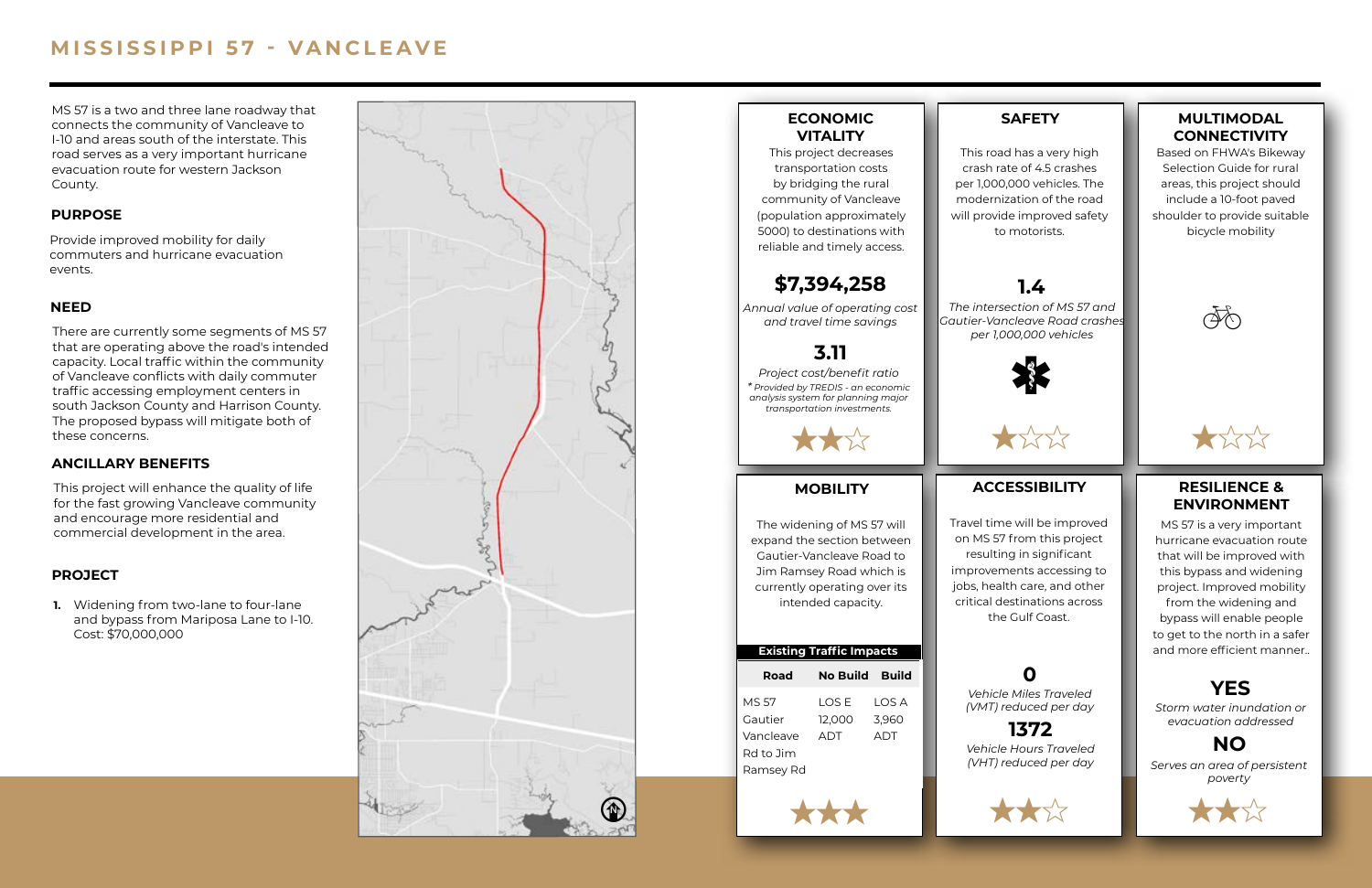#### **ANCILLARY BENEFITS**

#### **PURPOSE**

#### **PROJECT**

## **MISSISSIPPI 601 - PORT CONNECTOR**

## **4.13**

#### **ECONOMIC VITALITY**

### **RESILIENCE & ENVIRONMENT**

### **MOBILITY ACCESSIBILITY**

#### **MULTIMODAL CONNECTIVITY**

This new facility would be constructed from the State Port at Gulfport to I-10 at Canal Road. It would be designated as State Route 601, the project is also referred to as the Canal Road – Port Connector.

To alleviate congestion on US 49 in Gulfport. To remove truck traffic from local roads and increase the efficiency of freight travel.

This new route would provide an alternative route for tourists destined for beach front attractions, workers of the Gulfport CBD, including the Naval Construction Battalion Center, and for trucks traveling between the Port and I-10 and points farther north.

Many segments of US 49 are above capacity resulting in reduced mobility and congestion and it is undesirable to widen it any further. Truck travel time from the Port is hindered by congestion on US 49.

- **1.** Interchange on I-10. Cost: 24,000,000
- **2.** New roadway connecting I-10 and 30th Ave. Cost: \$70,000,000
- **3.** 30th Ave improvements. Cost: \$7,000,000

*Annual value of operating cost and travel time savings*

## **\$10,267,708**

Reduced on traffic on US 49 would result in fewer crashes. US 49 has the highest crash rates in the region among the other major north-south corridors at around 5.5 crashes per 1,000,000 vehicles.

*US 49 at Creosote Rd crashes per 1,000,000 vehicles*

## **2.58**

This new facility would provide a redundant parallel route to US 49 for hurricane evacuation.

Air quality would be improved from reduced emissions from vehicle idling on US 49.

*Storm water inundation or evacuation addressed*



### *Addresses freight*  **YES**

*bottlenecks on US 49*

**YES**

*Vehicle Hours Traveled (VHT) reduced per day* **1576**



| <b>Existing Traffic Impacts</b>       |                        |                        |  |
|---------------------------------------|------------------------|------------------------|--|
| Road                                  | No Build Build         |                        |  |
| US 49 - I-10<br>to Creosote<br>Rd     | LOS C<br>53.000<br>ADT | LOS B<br>46,000<br>ADT |  |
| $1-10$<br>interchange ADT<br>at US 49 | 37.000                 | 29,000<br><b>ADT</b>   |  |



*Vehicle Miles Traveled (VMT) reduced per day* **0**

![](_page_8_Picture_46.jpeg)

![](_page_8_Picture_47.jpeg)

The MS 601 port connector project would take 13% of the traffic off of US 49 and 22% off of the US 49 interchange.

Daily commuter and freight traffic would be provided an option to the unreliable US 49 improving the ability access jobs and services in a more efficient manner resulting in a reduction in Vehicle Hours Traveled (VHT) in the region.

![](_page_8_Picture_36.jpeg)

## **SAPETY**

This limited access facility will provide reliability and reduced costs for workers and goods.

Based on FHWA's Bikeway Selection Guide for urban areas, this project should include a 10-foot separated pathway to provide suitable bicycle mobility.

![](_page_8_Picture_21.jpeg)

![](_page_8_Picture_25.jpeg)

![](_page_8_Picture_31.jpeg)

*US 49 at Pass Rd crashes per 1,000,000 vehicles* **2.12**

> *Serves an area of persistent poverty*

![](_page_8_Picture_55.jpeg)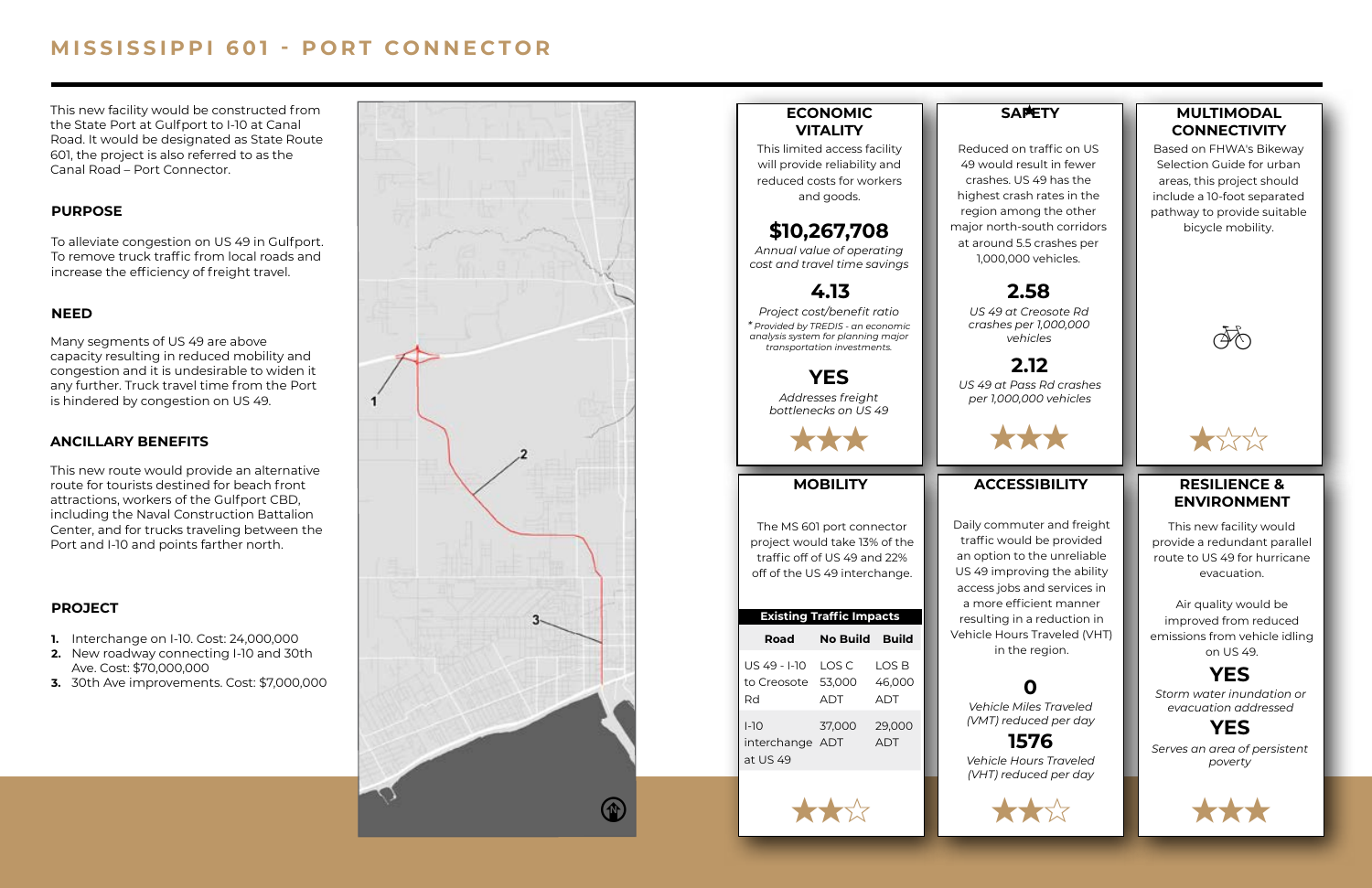### **ANCILLARY BENEFITS**

#### **PURPOSE**

#### **PROJECT**

## **MISSISSIPPI 609**

### **RESILIENCE & ENVIRONMENT**

### **MOBILITY ACCESSIBILITY**

### **MULTIMODAL CONNECTIVITY**

#### **ECONOMIC SAFETY VITALITY**

*Storm water inundation or evacuation addressed*

## **NO**

![](_page_9_Picture_42.jpeg)

*Addresses freight bottlenecks*

![](_page_9_Picture_19.jpeg)

| Y | г |  |  |
|---|---|--|--|
|   |   |  |  |

There were over ten bicycle and pedestrian crashes on this roadway from 2017 to 2019. This project should provide a separated pathway and safe crossings to improve conditions for nonmotorized travel.

![](_page_9_Picture_38.jpeg)

MS 609 is a corridor that connects the I-10 to the west end of the City of Ocean Springs. This roadway also serves as the primary entrance to east Biloxi for tourists coming from the east to Biloxi casinos. This roadway is experiencing significant traffic growth and commercial development. This roadway needs operational and safety improvements to accommodate the growth in traffic. Measures such as medians, intersection improvements and roadway lighting should be considered.

Provide improved traffic flow and mitigate safety concerns.

*MS 609 at Big Ridge Rd crashes per 1,000,000 vehicles*

*MS 609 at Lemoyne Blvd crashes per 1,000,000 vehicles* **1.80**

## **2.11**

This road has a very high crash rate. Compared to the other major northsouth mobility corridors in the region, only US 49 has a higher crash rate. This project will improve safety by reducing the number of conflict points.

**NO**<br> **NO**<br> **NO**<br> **NO**<br> **NO**<br> **NO**<br> **NO** MS 609 is a very important hurricane evacuation route for Ocean Springs and East Biloxi. Traffic improvements will enable more efficient travel on this roadway. Air quality would be improved from reduced emissions from extended vehicle idling. .

Safety is a concern on MS 609. This road has a very high crash rate. Compared to the other major north-south mobility corridors in the region, only US 49 has a higher crash rate.

Improvements to this gateway corridor will provide good access for visitors to Biloxi casinos and Ocean Springs.

The project improves traffic flow thereby reducing costs of daily travel. Improved safety and aesthetics will ensure that new and existing businesses thrive.

This corridor is experiencing significant growth in traffic. The average daily traffic on this north-south roadway is second only to US 49 on the Mississippi Gulf Coast. Intersection improvements and access management will improve average travel time on this road.

![](_page_9_Picture_22.jpeg)

The number of conflict points that will be reduced by this project will substantially improve traffic flow and time spent traveling through this corridor. Driveway ingress and egress to businesses will be improved making it easier for customers to access businesses.

![](_page_9_Picture_35.jpeg)

**1.** Reconstruction, add medians, and install roadway lighting from I-10 to US 90. Cost: \$12,600,000

![](_page_9_Figure_10.jpeg)

### **5.60**

*Annual value of operating cost and travel time savings*

## **\$10,267,708**

![](_page_9_Picture_46.jpeg)

![](_page_9_Picture_39.jpeg)

![](_page_9_Picture_23.jpeg)

![](_page_9_Picture_24.jpeg)

![](_page_9_Picture_32.jpeg)

*Serves an area of persistent poverty*